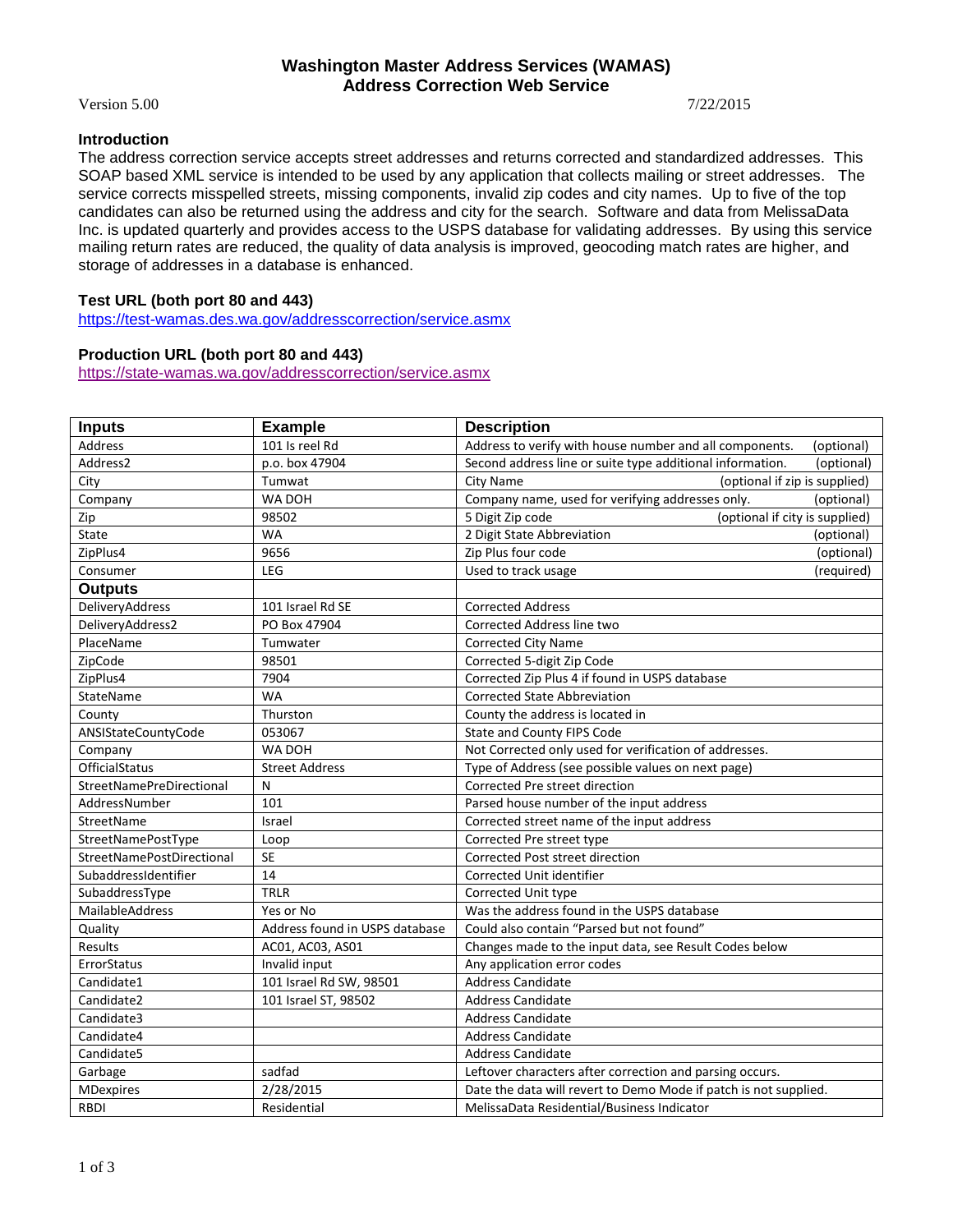# **Washington Master Address Services (WAMAS) Address Correction Web Service**

Version 5.00 7/22/2015

## **Result Codes**

|                  | nvoun vvuvu                        |      |                             |
|------------------|------------------------------------|------|-----------------------------|
| AS01             | Address Matched to Postal Database | AE01 | Zip Unknown                 |
| AS <sub>02</sub> | <b>Street Address Match</b>        | AE02 | Unknown Street              |
| AS03             | Non-USPS Address                   | AE03 | Component Mismatch          |
| AS09             | Foreign Zip Code                   | AE04 | Non-Deliverable             |
| AS10             | <b>UPS Store</b>                   | AE05 | <b>Multiple Matches</b>     |
| AS13             | <b>LACS Conversion</b>             | AE06 | EWS                         |
| AS14             | Suite Appended Link                | AE07 | Invalid Input               |
| AS15             | Suite Appended by AP               | AE08 | <b>Invalid Suite</b>        |
| AS16             | Address is vacant                  | AE09 | <b>Missing Suite</b>        |
| AS17             | <b>Alternate Delivery</b>          | AE10 | Invalid Range               |
| AS <sub>18</sub> | DPV Error                          | AE11 | Missing Range               |
| AS20             | No UPS or FedEx Delivery           | AE12 | Invalid PO, HC or RR        |
| AS22             | No Suggestions                     | AE13 | Missing PO, HC or RR        |
| AS23             | Extra Info found                   | AE14 | <b>CMRA Missing</b>         |
|                  |                                    | AE15 | Demo Mode                   |
| AC10             | Changed the Street Name            | AE16 | <b>Expired Database</b>     |
| AC01             | Changed the Zip Code               | AE17 | in Suite Range              |
| AC08             | Changed Zip4                       | AE19 | <b>Timed Out</b>            |
| AC <sub>02</sub> | Changed the State                  | AE20 | Suggestions Disabled        |
| AC03             | Changed the City                   |      |                             |
| AC11             | <b>Changed Suffix</b>              | AC07 | Changed Company             |
| AC12             | <b>Changed Directional</b>         | AC08 | Changed Zip4                |
| AC04             | Changed to Alt. Name               | AC09 | <b>Changed Urbanization</b> |
| AC <sub>05</sub> | <b>Changed Alias</b>               | AC13 | Changed Suite Name          |
| AC <sub>06</sub> | Changed Address2                   | AC14 | Changed Suite Range         |

## **Address Types**

Alias Firm or Company address General Delivery address High Rise or Business complex PO Box address Rural Route address Street or Residential address

## **Consumption Example**

This assumes your Visual Studio 2010 web reference is named "Correction\_GIT" and VB.NET is the language.

Dim addr\_obj As New Correction\_GIT.Service

Dim addr\_corr As New Correction\_GIT.Address\_Correction addr\_obj.Url = "<https://test-wamas.des.wa.gov/addresscorrection/service.asmx>" addr\_corr = addr\_obj.Getstandardizedaddress("101 is real rd se","po box 47904","Tumwat","WA DOH","98502", "WA","5570","LEG")

The addr\_corr object will have the input and output values as properties.

### **Notes**

Arguments for the getstandardizedaddress method are "address","address2","city","company",

"zipcode","state","zip4","consumer".

Either a city or zip is required and consumer.

Zip should be in the 5 digit format.

State should be in the 2 digit format and defaults to "WA" if not specified.

Transmission of the address is in clear text without encryption inside the State Government Network

If address line 1 is not found then address line 2 is used. Addresses will be switched in the output. Address line 1 will always contain the address used.